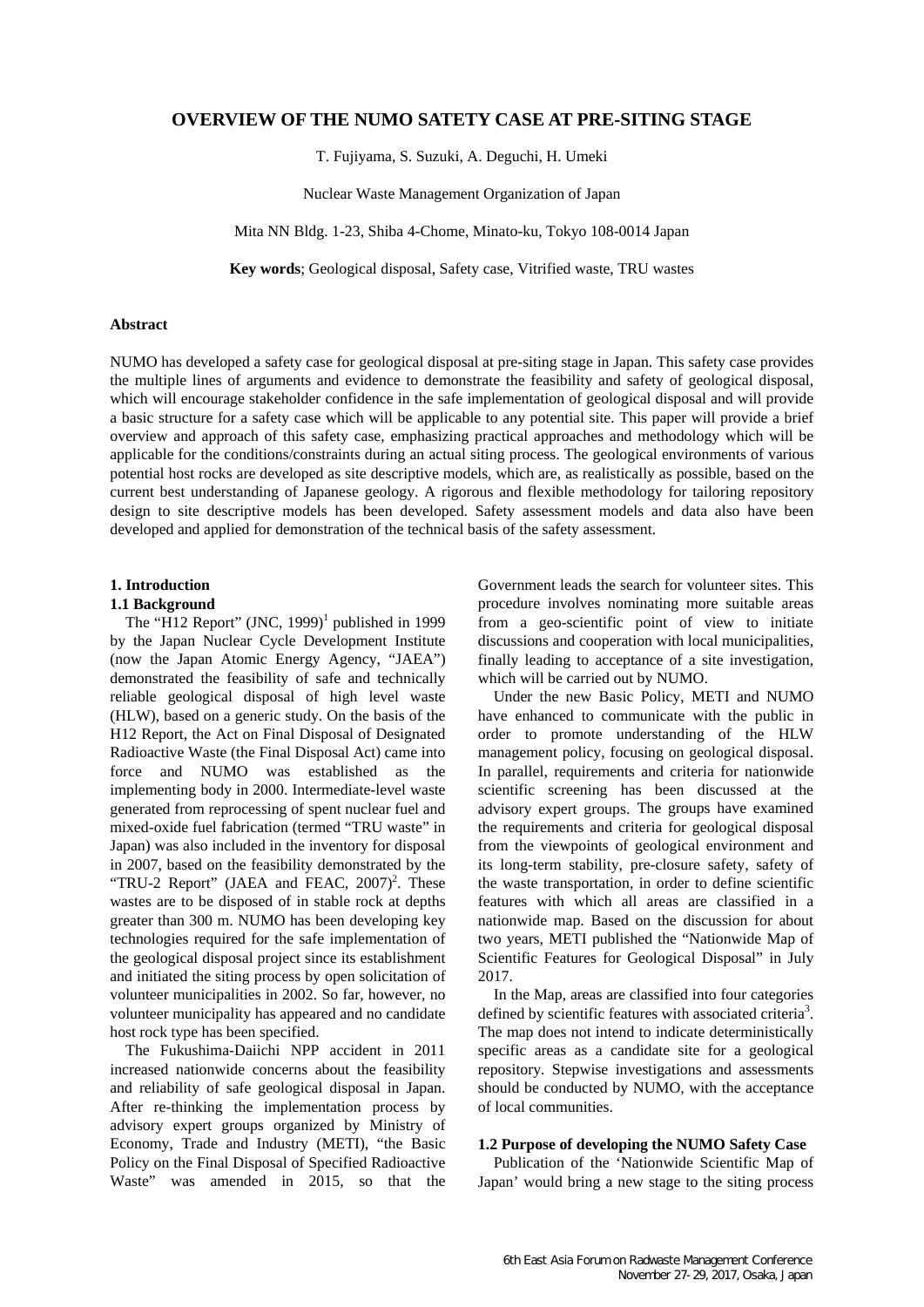and need more convincing explanation of the safety of geological disposal. Taking such changes in boundary conditions into account, it is important at this time for NUMO to integrate required technologies, including the latest R&D output, in order to confirm the feasibility and safety of geological disposal in Japan since the H12 Report, which could be recognized as the first generic safety case in Japan. Thus NUMO has developed the safety case at the pre-siting stage, which, with the site descriptive models (SDMs) recently developed, provides a more advanced site-specific basis than the generic safety case in the H12 Report. This has been developed in a manner that will allow it to provide the basic structure of future safety cases that would be applicable to any site that might arise from the site selection process.

This paper provides a brief overview and the approach for development of the NUMO Safety Case. More detailed discussions are presented in a series of associated papers $4-8$  in this conference.

### **2. Premises of developing the NUMO Safety Case 2.1 Boundary conditions and basic approach**

NUMO has developed the Safety Case considering the current constraints that include legal requirements and the current situation of Japanese disposal program, i.e. candidate sites have not been specified yet, safety regulations are still under development, as well as the basic policies mentioned above.

Despite the fact that there has not been a site and specific host rock identified, the NUMO Safety Case has developed detailed geological and hydrogeological models for potential host rock environments, which are based on field data accumulated since the H12 Report and current best understanding of geological environments in Japan. Repository design and safety assessment have been thus performed for these geological models, thereby providing underpinning evidence to demonstrate the technical feasibility and the safety for the various types of Japanese geological environments.

## **2.2 Features of radioactive waste**

The highly radioactive liquid residue separated in the reprocessing of spent fuel is mixed with glass in a glass melter, poured into stainless steel canisters and cooled to form vitrified HLW. Vitrified waste produced by Japan Nuclear Fuel Limited (JNFL) will be responsible for most of the HLW inventory. In this safety case, the specification of the reference waste form shown in Fig.1.

TRU waste includes spent silver absorbent, compressed hull and end pieces, etc. generated as a result of the reprocessing of spent fuel at JAEA and JNFL. They are grouped according to their features as shown in Fig.1. Group 1 includes highly soluble, little sorptive I-129, group 2 also includes highly soluble, little sorptive C-14, group 2 and some of group 4 (group 4H) have significant heat output and group 3 contains nitrate, which may need special consideration in terms of potential chemical perturbations. Specifications of some waste are still being studied in order to improve safety, and therefore have not been fixed yet.

It is currently difficult to estimate the total generation of radioactive waste to be disposed of by geological disposal, because such numbers depend on future nuclear power policies. Therefore, in the Safety Case at this stage, a repository with capacity

| <b>HLW</b>                                                                                                                                                                                                        | <b>TRU</b> waste<br>Group                     | 1                                                                                      | $\mathbf{2}$                                                                  | 3                                                                                                                                                          | 4                                                                                     |                                       |
|-------------------------------------------------------------------------------------------------------------------------------------------------------------------------------------------------------------------|-----------------------------------------------|----------------------------------------------------------------------------------------|-------------------------------------------------------------------------------|------------------------------------------------------------------------------------------------------------------------------------------------------------|---------------------------------------------------------------------------------------|---------------------------------------|
| (Vitrified waste)                                                                                                                                                                                                 |                                               |                                                                                        |                                                                               |                                                                                                                                                            | Low                                                                                   | High                                  |
| (mm)<br>1340<br>430                                                                                                                                                                                               | <b>Description</b>                            | lodine adsorbent                                                                       | Hull & endpieces                                                              | Concentrated solution, etc.                                                                                                                                | Organic waste                                                                         |                                       |
|                                                                                                                                                                                                                   |                                               | Silver<br>adsorbent<br>Effluent<br>Intake<br>Adsorbent to remove<br>radioactive iodine | $\mathcal{N}$<br>Hull<br>Sectioning<br>compression                            | Nitric acid solution waste<br>Mortar, etc.<br>e de la co<br>$\sigma_{\rm X}$<br>Pellet<br>ıı<br>ä٩<br>$\left\lceil \mathbf{x}\right\rceil$<br>Dried pellet | Rubber gloves<br>(incineration / compression)<br>Non-combustible waste                |                                       |
|                                                                                                                                                                                                                   |                                               |                                                                                        |                                                                               |                                                                                                                                                            | Tools                                                                                 | Metal pipes                           |
|                                                                                                                                                                                                                   | Waste<br>package<br>image(e.g.)               | (mm)<br>620<br>88<br>Drum (200Liter)                                                   | (mm)<br>430<br>1335<br>Canister                                               | (mm)<br>620<br>890<br>Drum (200Liter)                                                                                                                      | $1600 + \frac{1600}{1600}$<br>1200<br>Container                                       | (mm)<br>620<br>390<br>Drum (200Liter) |
| $\bullet$ Weight : 500 kg<br>• Thickness of canister<br>$:6 \text{ mm}$<br>• Number of canisters:<br>2448 (as of Apr 2017)<br>• Calorific power: 350 W<br>• Surface dose: 160 Sv/h<br>(50 years after production) | <b>Features</b>                               | • Radioactive iodine<br>(I-129) is included<br>• Cemented waste<br>form                | • Relatively high heat<br>power<br>• Radioactive carbon<br>(C-14) is included | • Nitrate is contained<br>. Solidified waste with<br>e.g., mother or bitumen                                                                               | • Incineration ash or non-<br>combustibles<br>. Solidified waste with<br>cement, etc. |                                       |
|                                                                                                                                                                                                                   | Volume                                        | $319$ [m <sup>3</sup> ]                                                                | 5,792 $[m3]$                                                                  | 5,228 [ $m3$ ]                                                                                                                                             | 5,436 [m <sup>3</sup> ]                                                               | $1,309$ [m <sup>3</sup> ]             |
|                                                                                                                                                                                                                   | Calorific<br>power (at time<br>of production) | [W/package]                                                                            | 90<br>[W/package]                                                             | [W/package]                                                                                                                                                | 16<br>[W/package]                                                                     | 210<br>[W/package]                    |

Fig. 1. HLW and TRU waste groups and their characteristics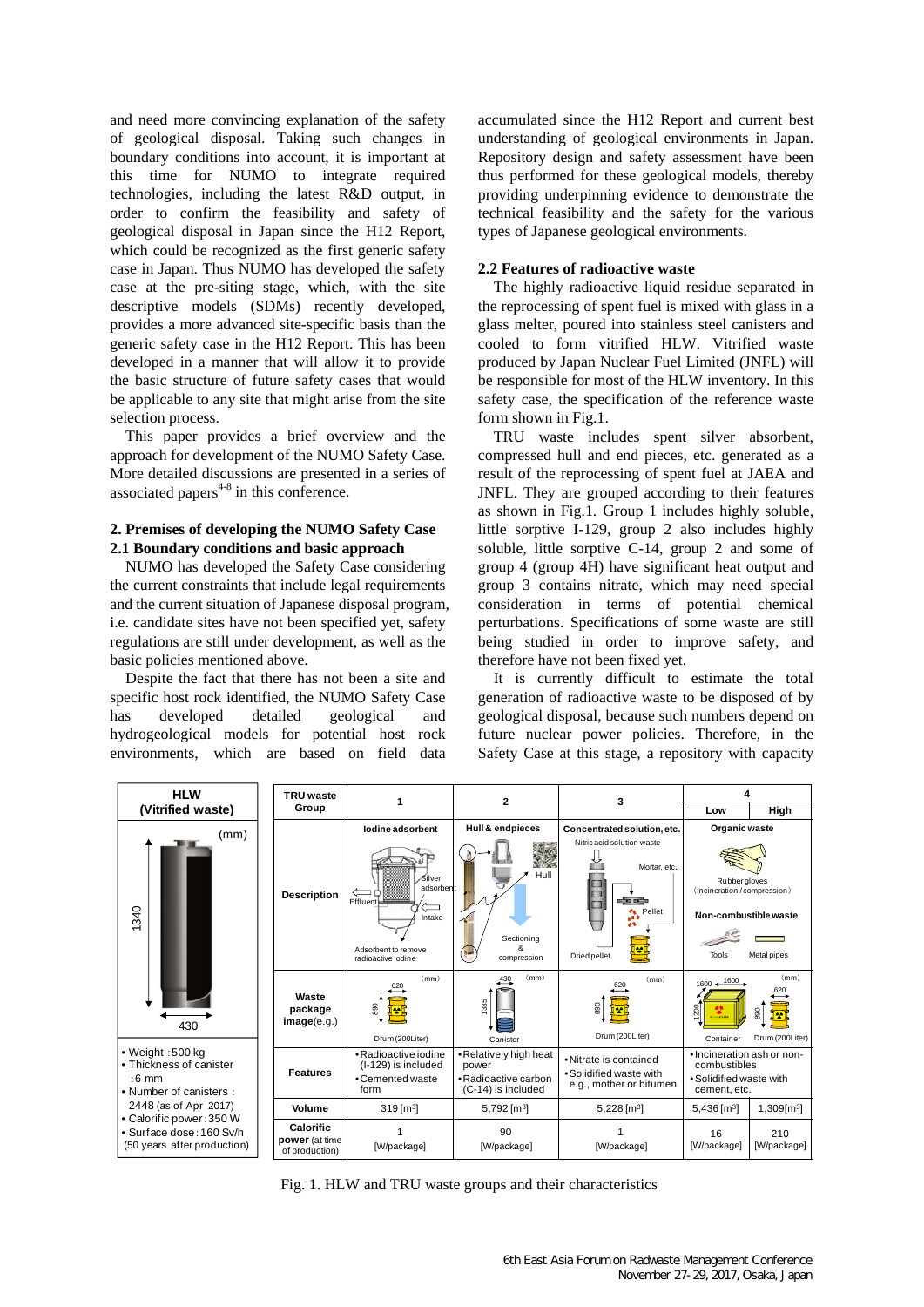for the following volume of waste was assumed, based on the latest "Disposal Plan for Final Disposal of Specified Radioactive Waste" by METI in 2008:

- HLW: 40,000 canisters of vitrified waste (disposal of 1,000 canister per year)
- $\cdot$  TRU waste: 19,000 m<sup>3</sup>

In the NUMO Safety Case, co-disposal of HLW and TRU waste is considered.

#### **2.3 Safety functions of repository**

In the pre-closure phase, the repository has to ensure the safety of both the local population and workers against both radiation risks and other industrial hazards. The safety functions related to radiation protection during the pre-closure phase are the main focus here. With regard to industrial safety of workers, the repository needs to have safety functions to prevent accidents and establish a healthy working environment during the period up to final closure of the facility.

After closure, the repository will perform its isolation and containment roles based on the safety functions. In terms of isolation, the assurance of protection from geological perturbations is particularly important in Japan due to its location relative to active tectonic plates, which results in significant potential for volcanism, fault movement and uplift/erosion at some locations. In addition, the geological environment should contribute to reduction of the risk of anthropogenic perturbations – predominantly by excluding areas containing mineral resources that might be exploited in the future. These safety functions related to isolation are a role of the geological environment, which will be verified through investigation and evaluation during site characterization.

## **3. Safety strategy and approach for developing the NUMO Safety Case at pre-siting stage**

#### **3.1 Site characterization and synthesis into SDM (1) Site selection concept**

After nominating investigation sites with acceptance of local municipalities, the stepwise site selection process (Fig.2) will be conducted aiming at acquiring information on geological environments in and around the proposed sites in order to develop repository designs and associated safety assessments that verify the proposed sites possess the required safety functions.

Geological disposal has to consider that key properties are determined by attributes of a site that extend over large areas and depths and which are inherently heterogeneous on all scales. Characterization of such environments needs to consider all relevant scales, although the level of detail required is different, being greatest for the volume of rock containing the repository and the most safety-critical parts of the geological barrier. The key features of the geosphere and their spatial extent are determined from the output of the associated safety assessment.



Fig. 2. Site selection stages on the way to implementation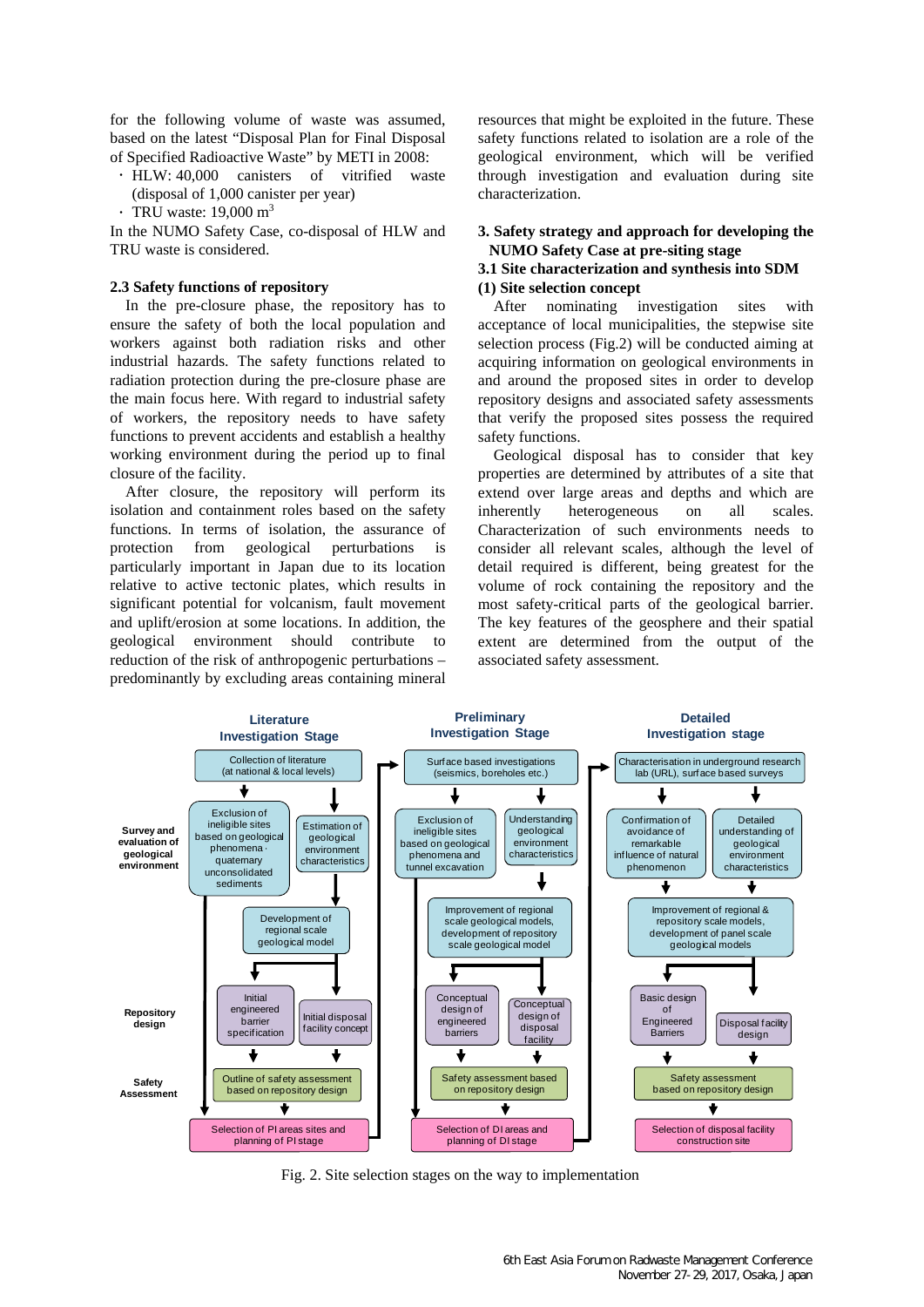

Fig. 3. Components of the three stages of site investigation and scales of SDMs

The information is synthesized into a site descriptive model (SDM). The SDM is the basis of the design of the repository and the safety assessment. Fig.3 shows the relationship between the ranges of the three investigation phases and scales of SDM. SDMs are developed in three spatial scales; regional scale (tens of km x tens of km), repository scale (several km x several km), panel and near-field scale (several hundred meters x several hundred meters). These nested models assure consistency of THMC conditions within and between them, with a level of detail of geological information appropriate to the investigation phases considered, the investigation technology availability, the features of the analytical models, the capabilities of calculation codes, etc.

## **(2) Approach to site assessment in the NUMO Safety Case**

Generic repository design and safety assessment were performed in the H12 and TRU-2 Report for two illustrative geological settings, namely crystalline rock and sedimentary rock. However, geoscientific knowledge has expanded significantly since then due in particular to multidisciplinary research programs; for example, JAEA's underground research laboratory projects. It is thus important to update the previous repository design and safety assessment on the basis of the current best understanding of Japanese geological environments.

In the absence of candidate sites, establishing the basis for demonstration of the capacity to model relevant geological environments at a level appropriate for site selection is based on:

- presentation of a concept for stepwise site characterization along with demonstration of the technology for interpretation and integration of expected output to form the basis for design and safety assessment;
- preparation for the literature study, based on a compilation of geological information on a nationwide scale, involving selection of geological environments that are potentially

suitable and can be used for repository design and safety assessment;

 for each candidate host rock, defining a representative geological setting that includes all key features (e.g. faults, fractures and sedimentary structures, etc.) that are required for realistically assessing its advantages and disadvantages as a repository site.

Following the categorization of all potential host rock environments in Japan, rock types are grouped by identifying key characteristics/properties relevant to geological disposal. As a result, three types of potential host rock environments, 'Igneous rocks', 'Neogene sedimentary rocks', and 'Pre-Neogene sedimentary rocks' are examined in the NUMO Safety Case<sup>4</sup>.

## **3.2 Repository design and engineering (1) Repository design strategy**

In a repository design, the specifications of the repository (engineered barriers, surface facilities, underground layout, etc.) are determined so that the safety functions of the repository are assured for the defined SDM. The repository specifications are established based on geological environment information obtained in each investigation phase together with the technological knowledge base available at that time, subject to constraints such as assuring engineering feasibility. The repository will thus be designed in detail and optimized in a stepwise manner, based on the progress of site investigation and input from associated safety assessment. Therefore, NUMO has developed the methodology shown below so that the repository can be designed with required flexibility:

- incorporating multiple requirements as design factors so that the repository can be designed in a consistent manner, responding to policy developed in the stepwise site selection process;
- repository design options will emphasise flexibility in terms of ability to be tailored to the variety of geological environments expected and to respond to the progress of science and technology during the long implementation period.

The term design factors denotes the features and capability that the repository design may be required to have, e.g. long-term post-closure safety, pre-closure safety, engineering feasibility, retrievability and economic efficiency.

## **(2) Approach adopted in the NUMO Safety Case for repository design and engineering feasibility**

As the conditions of the geological environment cannot be specified in detail before candidate sites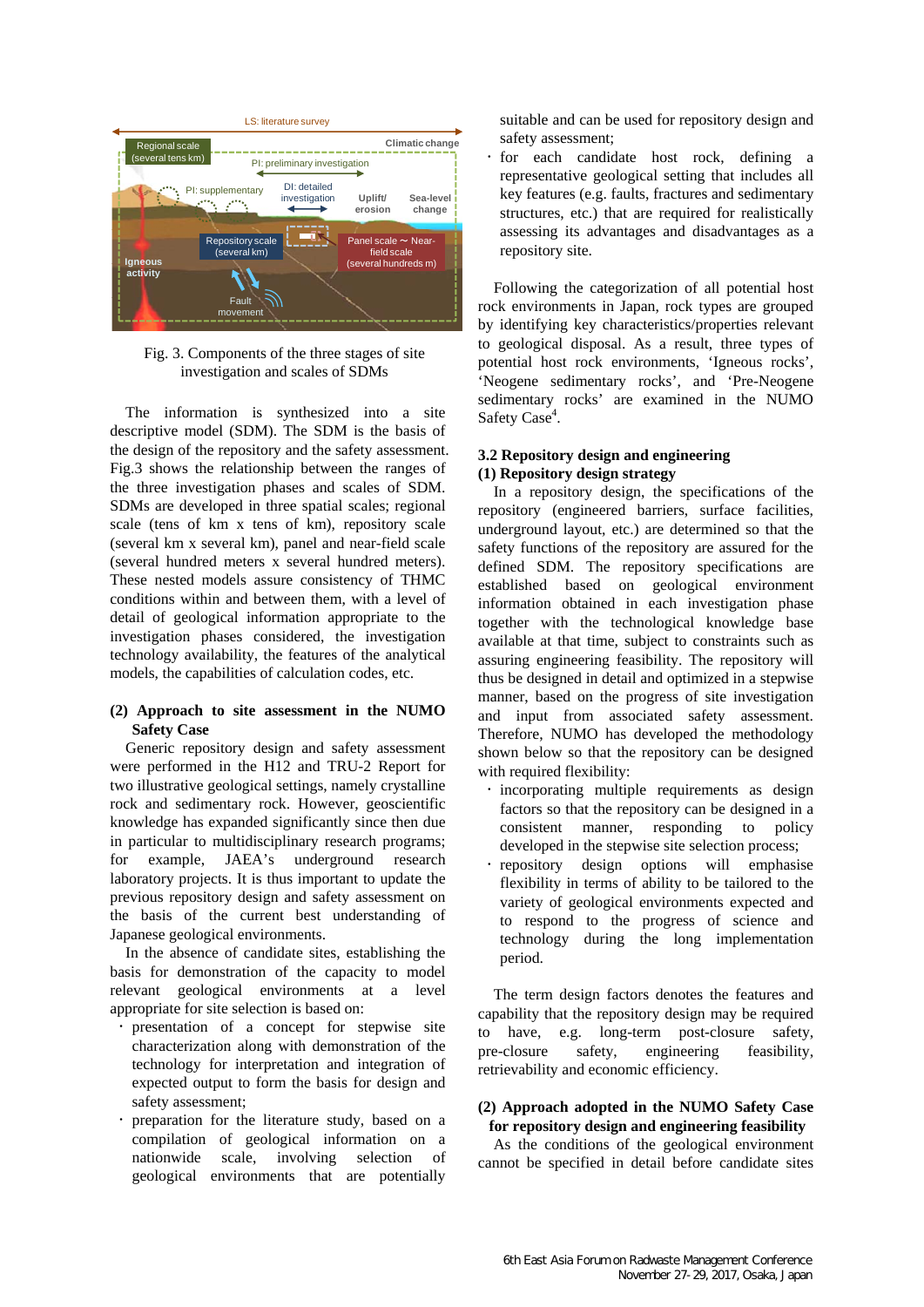come forward, demonstration of repository design involves the following<sup>5</sup>:

- Starting from the repository concept developed in the H12 and TRU-2 Report, repository design specifications tailored to the SDMs of three types potential host rock environments are illustrated, which meet pre- and post-closure safety requirements and demonstrate engineering feasibility;
- Specific features of SDMs, such as major fault zones, are specifically assessed to determine their impacts on different disposal concepts; Based on this, determine whether specific SDMs are compatible with developing practical designs with required safety functions;
- Assess the specifications for specific repository designs to determine if implementation is feasible using existing engineering technology or that is reasonably expected to be developed in the future.

# **3.3 Pre-closure Safety Assessment**

### **(1) Pre-closure safety strategy**

Evaluation of radiological safety is generally based on regulations that govern reactors and other nuclear facilities. Since the accident at Fukushima Dai-ichi NPP, such regulations have been under review and this has resulted in new waste management requirements that will apply to a geological repository, although these have not been formulated as yet.

Pre-closure safety assessment considers not only the expected operations, but also the impact of perturbations due either to operational disturbances (e.g. equipment failure) or external events (earthquakes, tsunami, flooding, etc.). Credible scenarios for such perturbations must be developed, their potential consequences assessed and where appropriate, potential counter-measures introduced. Many of the perturbations depend on the geological and geographical setting of the site and cannot be assessed in detail in a generic manner. Nevertheless, the potential for reducing impacts via engineering counter-measures can be illustrated. For other perturbations, counter-measures developed for other nuclear facilities can be referred. Even though the scenarios are not described in detail, for illustrative purposes, the impacts of some "worst case" accidents are assessed in order to determine safety levels and develop approaches to reduce risks.

### **(2) Approach adopted in the NUMO Safety Case for pre-closure safety evaluation**

At present, criteria for geological disposal facilities in relation to the program licensing rule have not been formulated. Further, in the absence of a specific disposal site, the extent to which the surface environmental conditions in which the facility will be constructed is very limited. This in turn constrains

sensible evaluation of the impact of site-specific external perturbations such as earthquakes or tsunami. On the other hand, evaluation of safety is possible for maximum design base accidents. Therefore, the NUMO Safety Case at this stage will<sup>6</sup>:

- illustrate the concepts and methodology for radiation safety assessment for both workers and local residents around the facility, focusing on vulnerable transportation and operational processes and with reference to the safety regulations for other relevant nuclear facilities;
- present results of the illustrative pre-closure safety assessment, while verifying the compatibility of potential counter-measures to reduce risks with long-term post closure safety of the repository.

### **3.4 Post-closure Safety Assessment (1) Post-closure safety strategy**

For long-term post-closure safety assessment, the methodology used internationally has been evaluated. For the repository designs tailored to geological environments at selected sites, such assessments will define representative scenarios to evaluate the radiological impact on the surrounding populace, with full consideration of all uncertainties involved. Such analysis should confirm that the repository meets safety standards and will not have a significant impact on the living environment at any time in the future.

NUMO has been involved in technology development related to fundamental components of the safety assessment: scenario development, modeling and development of a dataset. With a view to subsequent site selection, the preparation of this safety assessment methodology and confirmation of its applicability is necessary. Preparation of an appropriate safety assessment analysis toolkit is especially important to allow objective comparison and evaluation of the performance of alternative disposal concepts, where the methodology must also handle different uncertainties in terms of site conditions and repository specifications.

## **(2) Approach adopted in the NUMO Safety Case for post-closure safety assessment**

The framework of safety assessment (scenarios to be considered, time frame of the safety assessment, radiological standards, etc.) is to be presented by the regulatory bodies. Until then, the safety assessment will be conducted based on a temporary framework of dose standards defined in relation to international guidelines, such as the ICRP recommendations<sup>9</sup>.

Scenarios that include events that lead to the loss of the isolation function or a significant reduction of the containment function may not need to be considered if an appropriate site is selected, while the scenarios leading to radiation exposure via